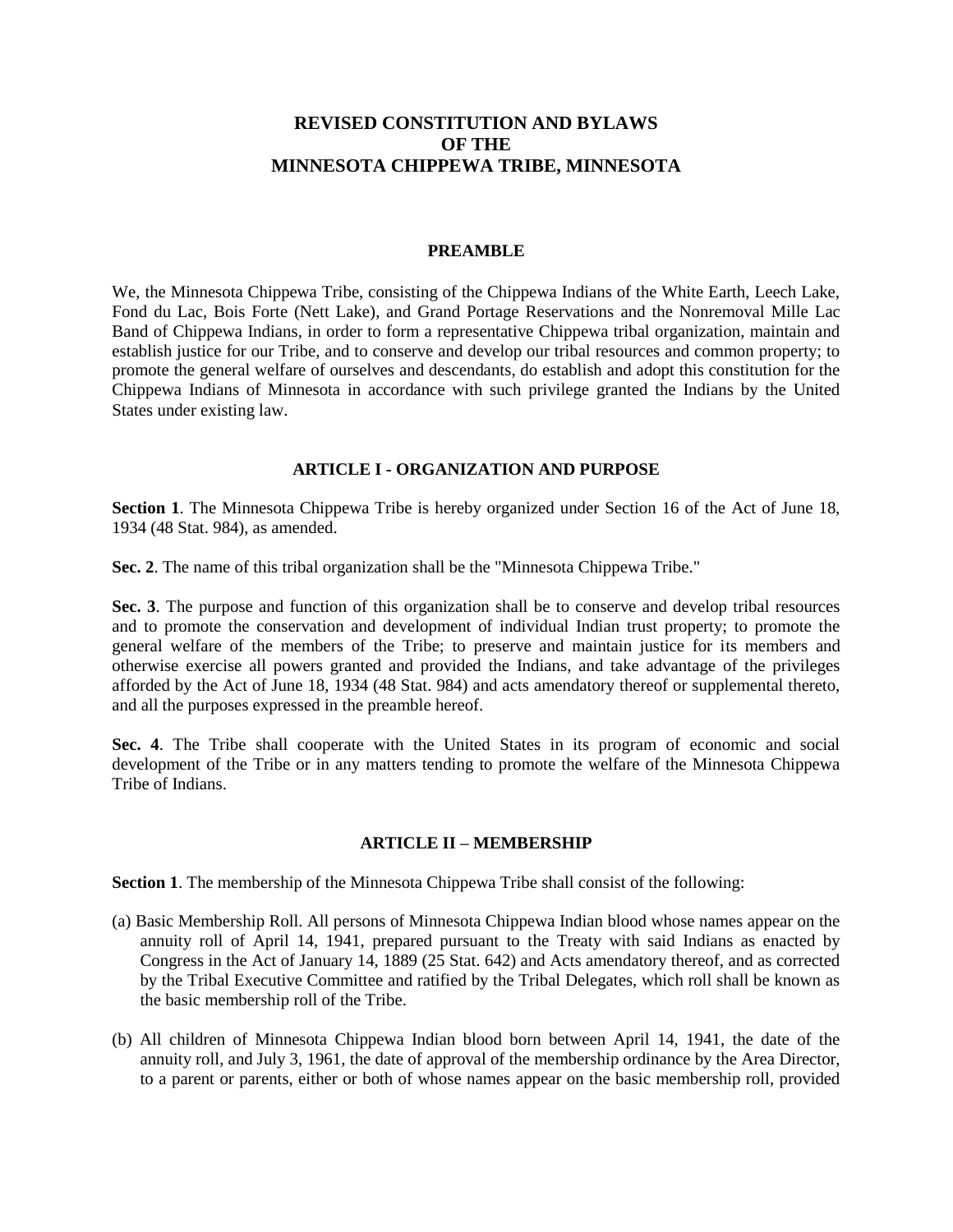an application for enrollment was filed with the Secretary of the Tribal Delegates by July 4, 1962, one year after the date of approval of the ordinance by the Area Director.

(c) All children of at least one quarter (1/4) degree Minnesota Chippewa Indian blood born after July 3, 1961, to a member, provided that an application for enrollment was or is filed with the Secretary of the Tribal Delegates or the Tribal Executive Committee within one year after the date of birth of such children.

**Sec. 2**. No person born after July 3, 1961, shall be eligible for enrollment if enrolled as a member of another tribe, or if not an American citizen.

**Sec. 3**. Any person of Minnesota Chippewa Indian blood who meets the membership requirements of the Tribe, but who because of an error has not been enrolled, may be admitted to membership in the Minnesota Chippewa Tribe by adoption, if such adoption is approved by the Tribal Executive Committee, and shall have full membership privileges from the date the adoption is approved.

**Sec. 4**. Any person who has been rejected for enrollment as a member of the Minnesota Chippewa Tribe shall have the right of appeal within sixty days from the date of written notice of rejection to the Secretary of the Interior from the decision of the Tribal Executive Committee and the decision of the Secretary of Interior shall be final.

**Sec. 5**. Nothing contained in this article shall be construed to deprive any descendant of a Minnesota Chippewa Indian of the right to participate in any benefits derived from claims against the U.S. Government when awards are made for and on behalf and for the benefit of descendants of members of said tribe.

# **ARTICLE III - GOVERNING BODY**

The governing bodies of the Minnesota Chippewa Tribe shall be the Tribal Executive Committee and the Reservation Business Committees of the White Earth, Leech Lake, Fond du Lac, Bois Forte (Nett Lake), and Grand Portage Reservations, and the Nonremoval Mille Lac Band of Chippewa Indians, hereinafter referred to as the six (6) Reservations.

**Section 1**. Tribal Executive Committee. The Tribal Executive Committee shall be composed of the Chairman and Secretary-Treasurer of each of the six (6) Reservation Business Committees elected in accordance with Article IV. The Tribal Executive Committee shall, at its first meeting, select from within the group a President, a Vice-President, a Secretary, and a Treasurer who shall continue in office for the period of two (2) years or until their successors are elected and seated.

Sec. 2. Reservation Business Committee. Each of the six (6) Reservations shall elect a Reservation Business Committee composed of not more than five (5) members nor less than three (3) members. The Reservation Business Committee shall be composed of a Chairman, Secretary-Treasurer, and one (1), two (2), or three (3) Committeemen. The candidates shall file for their respective offices and shall hold their office during the term for which they were elected or until their successors are elected and seated.

### **ARTICLE IV - TRIBAL ELECTIONS**

**Section 1**. Right to Vote. All elections held on the six (6) Reservations shall be held in accordance with a uniform election ordinance to be adopted by the Tribal Executive Committee which shall provide that: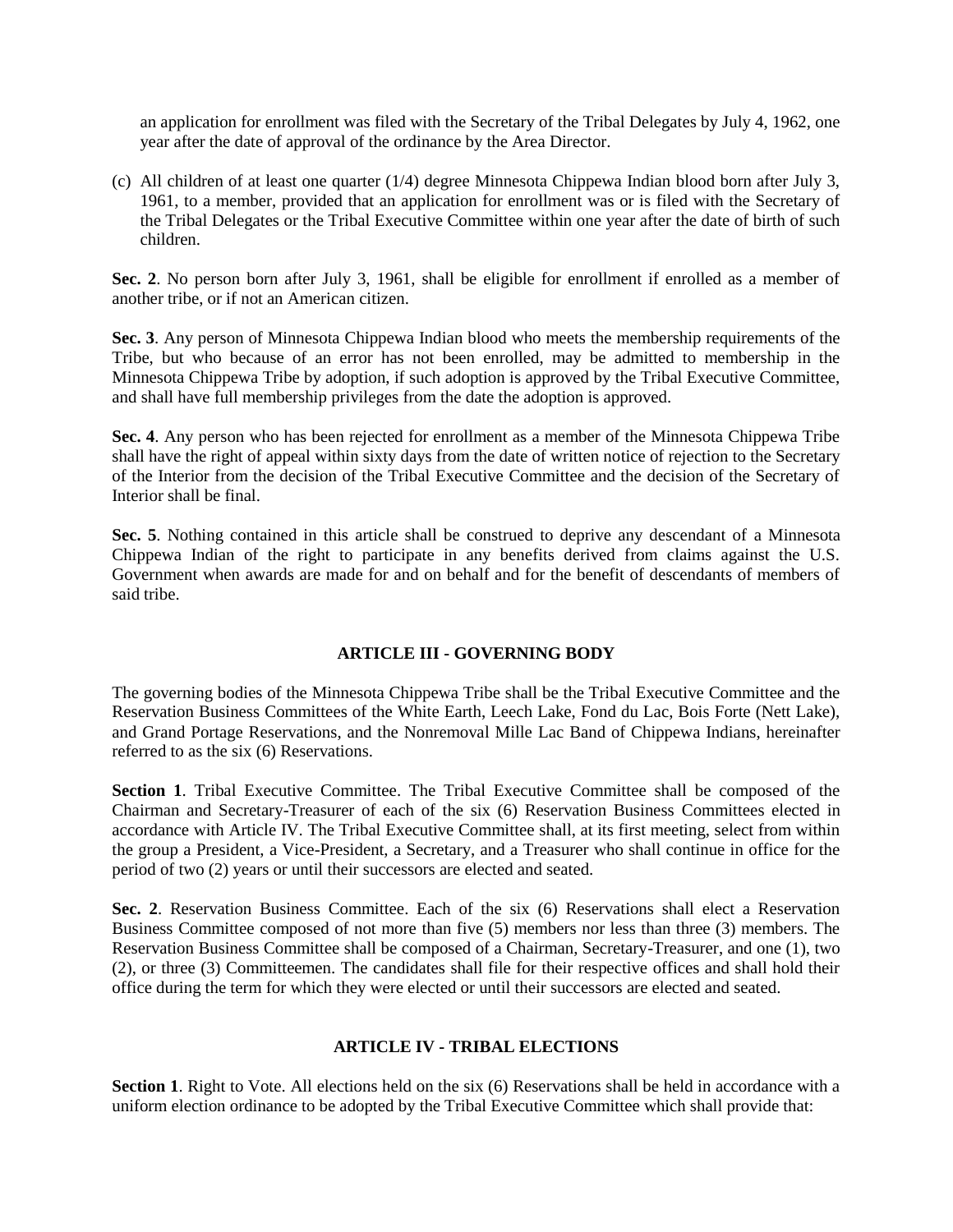- (a) All members of the tribe, eighteen (18) years of age or over, shall have the right to vote at all elections held within the reservation of their enrollment.<sup>1</sup>
- (b) All elections shall provide for absentee ballots and secret ballot voting.
- (c) Each Reservation Business Committee shall be the sole judge of the qualifications of its voters.
- (d) The precincts, polling places, election boards, time for opening and closing the polls, canvassing the vote and all pertinent details shall be clearly described in the ordinance.

**Sec. 2**. Candidates. A candidate for Chairman, Secretary-Treasurer and Committeeman must be an enrolled member of the Tribe and reside on the reservation of his or her enrollment for one year before the date of election.<sup>2</sup> No member of the Tribe shall be eligible to hold office, either as a Committeeman or Officer, until he or she has reached his or her twenty-first (21) birthday on or before the date of election.<sup>3</sup>

**Sec. 3**. Term of Office.

 $\overline{a}$ 

- (a) The first election of the Reservation Business Committee for the six (6) Reservations shall be called and held within ninety (90) days after the date on which these amendments became effective in accordance with Section 1, of this Article.
- (b) For the purpose of the first election, the Chairman and one (1) Committeeman shall be elected for a four-year term. The Secretary-Treasurer and any remaining Committeemen shall be elected for a twoyear term. Thereafter, the term of office for officers and committeemen shall be four (4) years. For the purpose of the first election, the Committeeman receiving the greatest number of votes shall be elected for a four-year term.

**Sec. 4.** No member of the Tribe shall be eligible to hold office, either as a Committeeman or Officer, if he or she has ever been convicted of a felony of any kind; or of a lesser crime involving theft, misappropriation, or embezzlement of money, funds, assets, or property of an Indian tribe or a tribal organization.<sup>4</sup>

# **ARTICLE V - AUTHORITIES OF THE TRIBAL EXECUTIVE COMMITTEE**

**Section 1**. The Tribal Executive Committee shall, in accordance with applicable laws or regulations of the Department of the Interior, have the following powers:

(a) To employ legal counsel for the protection and advancement of the rights of the Minnesota Chippewa Tribe; the choice of counsel and fixing of fees to be subject to the approval of the Secretary of the Interior, or his authorized representative.

<sup>&</sup>lt;sup>1</sup> As amended per Amendment I, approved by the Secretary of the Interior on November 6, 1972.

<sup>&</sup>lt;sup>2</sup> As amended per Amendment III, approved by the Secretary of the Interior on January 5, 2006.

<sup>&</sup>lt;sup>3</sup> As amended per Amendment II, approved by the Secretary of the Interior on November 6, 1972.

<sup>&</sup>lt;sup>4</sup> As amended per Amendment IV, approved by the Secretary of the Interior on January 5, 2006.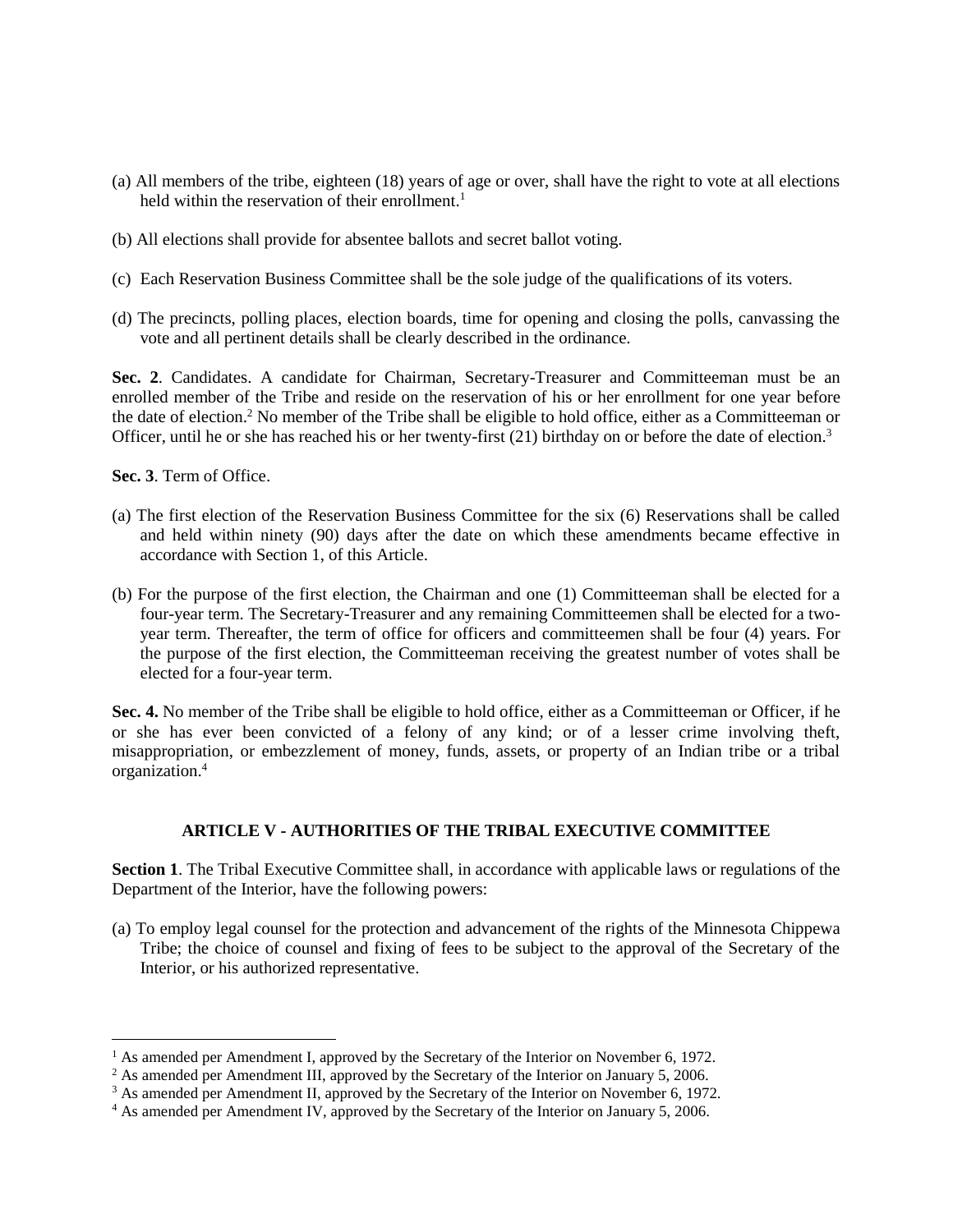- (b) To prevent any sale, disposition, lease or encumbrance of tribal lands, interest in lands, or other assets including minerals, gas and oil.
- (c) To advise with the Secretary of the Interior with regard to all appropriation estimates or Federal projects for the benefit of the Minnesota Chippewa Tribe, except where such appropriation estimates or projects are for the benefit of individual Reservations.
- (d) To administer any funds within the control of the Tribe; to make expenditures from tribal funds for salaries, expenses of tribal officials, employment or other tribal purposes. The Tribal Executive Committee shall apportion all funds within its control to the various Reservations excepting funds necessary to support the authorized costs of the Tribal Executive Committee. All expenditures of tribal funds, under the control of the Tribal Executive Committee, shall be in accordance with a budget, duly approved by resolution in legal session, and the amounts so expended shall be a matter of public record at all reasonable times. The Tribal Executive Committee shall prepare annual budgets, requesting advancements to the control of the Tribe of any money deposited to the credit of the Tribe in the United States Treasury, subject to the approval of the Secretary of the Interior or his authorized representative.
- (e) To consult, negotiate, contract and conclude agreements on behalf of the Minnesota Chippewa Tribe with Federal, State and local governments or private persons or organizations on all matters within the powers of the Tribal Executive Committee, except as provided in the powers of the Reservation Business Committee.
- (f) Except for those powers hereinafter granted to the Reservation Business Committees, the Tribal Executive Committee shall be authorized to manage, lease, permit, or otherwise deal with tribal lands, interests in lands or other tribal assets; to engage in any business that will further the economic well being of members of the Tribe; to borrow money from the Federal Government or other sources and to direct the use of such funds for productive purposes, or to loan the money thus borrowed to Business Committees of the Reservations and to pledge or assign chattel or income, due or to become due, subject only to the approval of the Secretary of the Interior or his authorized representative, when required by Federal law or regulations.
- (g) The Tribal Executive Committee may by ordinance, subject to the review of the Secretary of the Interior, levy licenses or fees on non-members or non-tribal organizations doing business on two or more Reservations.
- (h) To recognize any community organizations, associations or committees open to members of the several Reservations and to approve such organizations, subject to the provision that no such organizations, associations, or committees may assume any authority granted to the Tribal Executive Committee or to the Reservation Business Committees.
- (i) To delegate to committees, officers, employees or cooperative associations any of the foregoing authorities, reserving the right to review any action taken by virtue of such delegated authorities.

# **ARTICLE VI - AUTHORITIES OF THE RESERVATION BUSINESS COMMITTEES**

**Section 1**. Each of the Reservation Business Committees shall, in accordance with applicable laws or regulations of the Department of the Interior, have the following powers: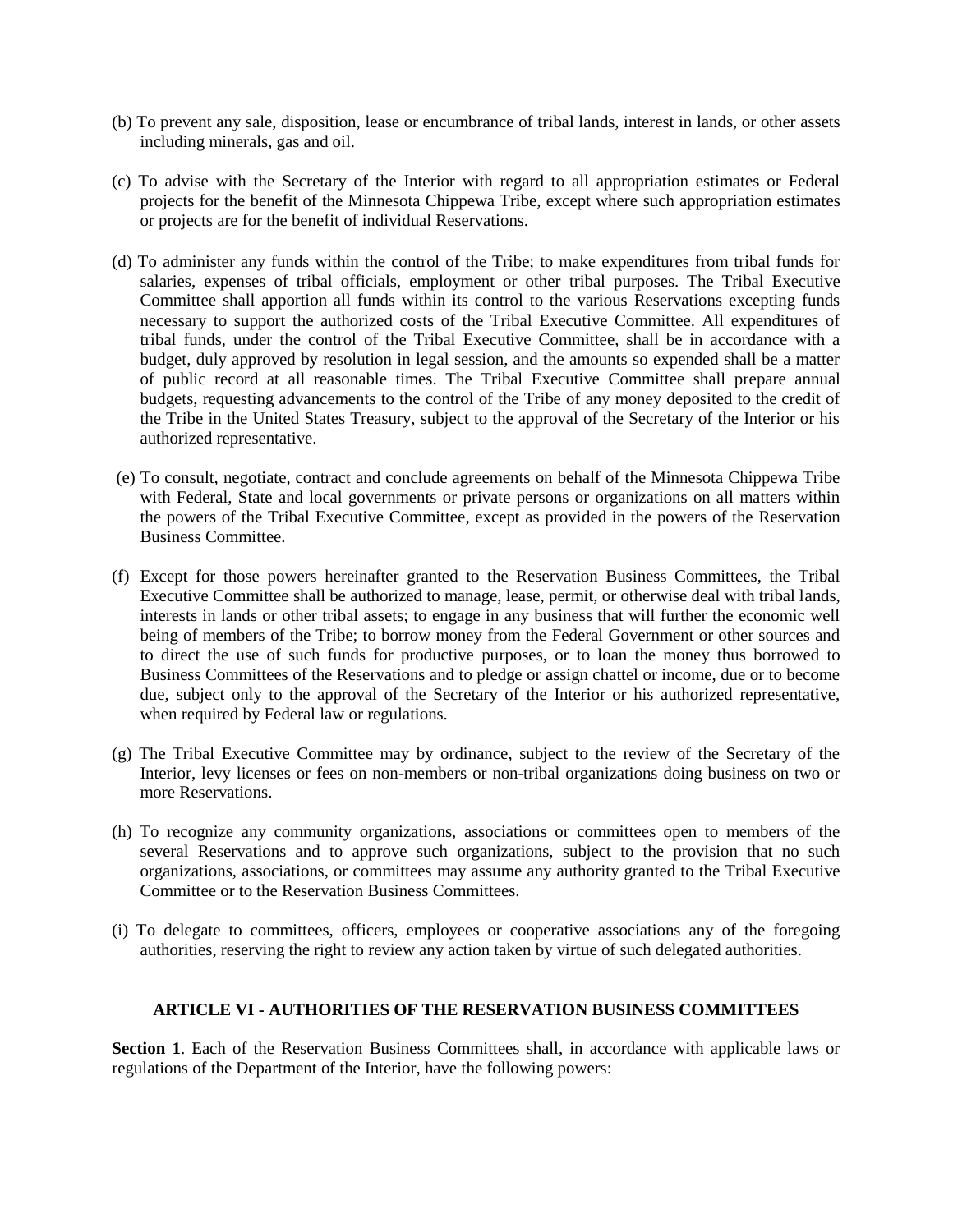- (a) To advise with the Secretary of the Interior with regard to all appropriation estimates on Federal projects for the benefit of its Reservation.
- (b) To administer any funds within the control of the Reservation; to make expenditures from Reservation funds for salaries, expenses of Reservation officials, employment or other Reservation purposes. All expenditures of Reservations funds under the control of the Reservation Business Committees shall be in accordance with a budget, duly approved by resolution in legal session, and the amounts so expended shall be a matter of public record at all reasonable times. The Business Committees shall prepare annual budgets requesting advancements to the control of the Reservation of tribal funds under the control of the Tribal Executive Committee.
- (c) To consult, negotiate and contract and conclude agreements on behalf of its respective Reservation with Federal, State and local governments or private persons or organizations on all matters within the power of the Reservation Business Committee, provided that no such agreements or contracts shall directly affect any other Reservation or the Tribal Executive Committee without their consent. The Business Committees shall be authorized to manage, lease, permit or otherwise deal with tribal lands, interests in lands or other tribal assets, when authorized to do so by the Tribal Executive Committee but no such authorization shall be necessary in the case of lands or assets owned exclusively by the Reservation. To engage in any business that will further the economic well being of members of the Reservation; to borrow money from the Federal Government or other sources and to direct the use of such funds for productive purposes or to loan the money thus borrowed to members of the Reservation and to pledge or assign Reservation chattel or income due or to become due, subject only to the approval of the Secretary of the Interior or his authorized representative when required by Federal law and regulations. The Reservation Business Committee may also, with the consent of the Tribal Executive Committee, pledge or assign tribal chattel or income.
- (d) The Reservation Business Committee may by ordinance, subject to the review of the Secretary of the Interior, levy licenses or fees on non-members or non-tribal organizations doing business solely within their respective Reservations. A Reservation Business Committee may recognize any community organization, association or committee open to members of the Reservation or located within the Reservation and approve such organization, subject to the provision that no such organization, association or committee may assume any authority granted to the Reservation Business Committee or to the Tribal Executive Committee.
- (e) To delegate to committees, officers, employees or cooperative associations any of the foregoing authorities, reserving the right to review any action taken by virtue of such delegated authorities.
- (f) The powers heretofore granted to the bands by the charters issued by the Tribal Executive Committee are hereby superceded by this Article and said charters will no longer be recognized for any purposes.

#### **ARTICLE VII - DURATION OF TRIBAL CONSTITUTION**

**Section 1**. The period of duration of this tribal constitution shall be perpetual or until revoked by lawful means as provided in the Act of June 18, 1934 (48 Stat. 984), as amended.

# **ARTICLE VIII - MAJORITY VOTE**

**Section 1**. At all elections held under this constitution, the majority of eligible votes cast shall rule, unless otherwise provided by an Act of Congress.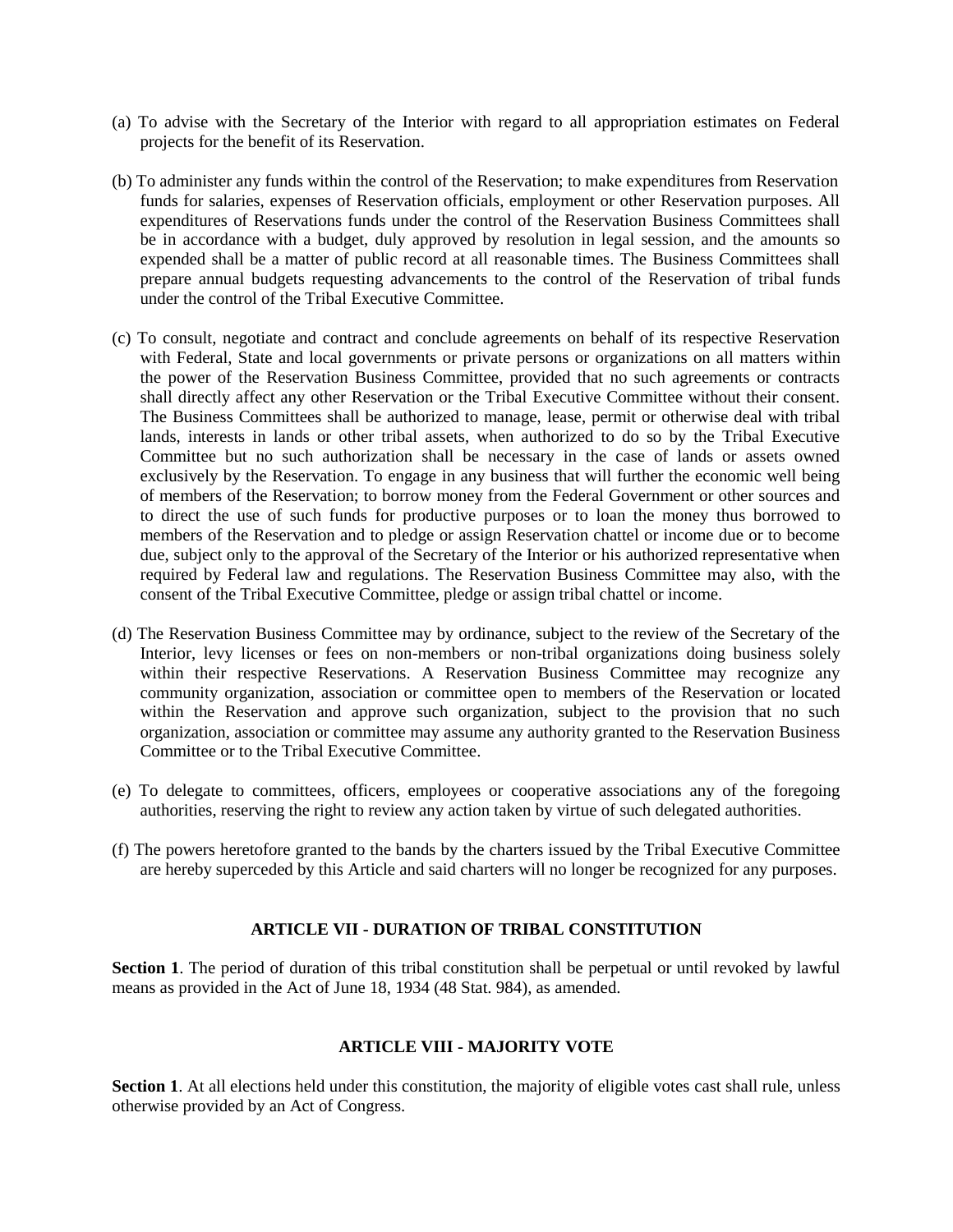#### **ARTICLE IX - BONDING OF TRIBAL OFFICIALS**

**Section 1.** The Tribal Executive Committee and the Reservation Business Committees, respectively, shall require all persons, charged by the Tribe or Reservation with responsibility for the custody of any of its funds or property, to give bond for the faithful performance of his official duties. Such bond shall be furnished by a responsible bonding company and shall be acceptable to the beneficiary thereof and the Secretary of the Interior or his authorized representative, and the cost thereof shall be paid by the beneficiary.

### **ARTICLE X - VACANCIES AND REMOVAL**

**Section 1**. Any vacancy in the Tribal Executive Committee shall be filled by the Indians from the Reservation on which the vacancy occurs by election under rules prescribed by the Tribal Executive Committee. During the interim, the Reservation Business Committee shall be empowered to select a temporary Tribal Executive Committee member to represent the Reservation until such time as the election herein provided for has been held and the successful candidate elected and seated.

**Sec. 2**. The Reservation Business Committee by a two-thirds (2/3) vote of its members shall remove any officer or member of the Committee for the following causes:

- (a) Malfeasance in the handling of tribal affairs.
- (b) Dereliction or neglect of duty.
- (c) Unexcused failure to attend two regular meetings in succession.
- (d) Conviction of a felony in any county, State or Federal court while serving on the Reservation Business **Committee**
- (e) Refusal to comply with any provisions of the Constitution and Bylaws of the Tribe.

The removal shall be in accordance with the procedures set forth in Section 3 of this Article.

**Sec. 3**. Any member of the Reservation from which the Reservation Business Committee member is elected may prefer charges by written notice supported by the signatures of no less than 20 percent of the resident eligible voters of said Reservation, stating any of the causes for removal set forth in Section 2 of this Article, against any member or members of the respective Reservation Business Committee. The notice must be submitted to the Business Committee. The Reservation Business Committee shall consider such notice and take the following action:

(a) The Reservation Business Committee within fifteen (15) days after receipt of the notice or charges shall in writing notify the accused of the charges brought against him and set a date for a hearing. If the Reservation Business Committee deems the accused has failed to answer charges to its satisfaction or fails to appear at the appointed time, the Reservation Business Committee may remove as provided in Section  $2$  or it may schedule a recall election which shall be held within thirty (30) days after the date set for the hearing. In either event, the action of the Reservation Business Committee or the outcome of the recall election shall be final.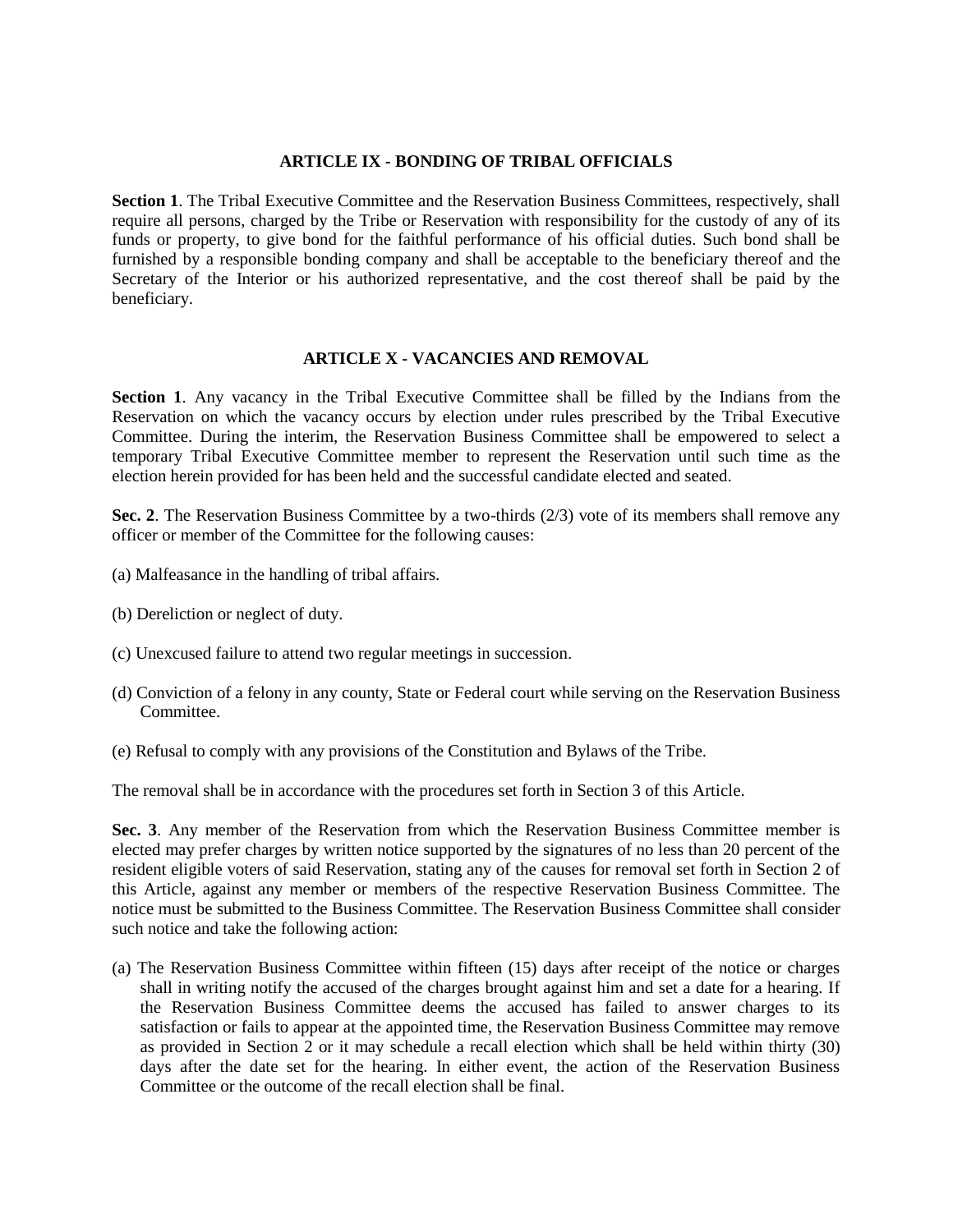(b) All such hearings of the Reservation Business Committee shall be held in accordance with the provisions of this Article and shall be open to the members of the Reservation. Notices of such hearings shall be duly posted at least five (5) days prior to the hearing.

(c) The accused shall be given opportunity to call witnesses and present evidence in his behalf.

**Sec. 4**. When the Tribal Executive Committee finds any of its members guilty of any of the causes for removal from office as listed in Section 2 of this Article, it shall in writing censor the Tribal Executive Committee member. The Tribal Executive Committee shall present its written censure to the Reservation Business Committee from which the Tribal Executive Committee member is elected. The Reservation Business Committee shall thereupon consider such censure in the manner prescribed in Section 3 of this Article.

**Sec. 5**. In the event the Reservation Business Committee fails to act as provided in Sections 3 and 4 of this Article, the Reservation membership may, by petition supported by the signatures of no less than 20 percent of the eligible resident voters, appeal to the Secretary of the Interior. If the Secretary deems the charges substantial, he shall call an election for the purpose of placing the matter before the Reservation electorate for their final decision.

# **ARTICLE XI – RATIFICATION**

**Section 1**. This constitution and the bylaws shall not become operative until ratified at a special election by a majority vote of the adult members of the Minnesota Chippewa Tribe, voting at a special election called by the Secretary of the Interior, provided that at least 30 percent of those entitled to vote shall vote, and until it has been approved by the Secretary of the Interior.

#### **ARTICLE XII – AMENDMENT**

**Section 1**. This constitution may be revoked by Act of Congress or amended or revoked by a majority vote of the qualified voters of the Tribe voting at an election called for that purpose by the Secretary of the Interior if at least 30 percent of those entitled to vote shall vote. No amendment shall be effective until approved by the Secretary of the Interior. It shall be the duty of the Secretary to call an election when requested by two-thirds of the Tribal Executive Committee.

# **ARTICLE XIII - RIGHTS OF MEMBERS**

All members of the Minnesota Chippewa Tribe shall be accorded by the governing body equal rights, equal protection, and equal opportunities to participate in the economic resources and activities of the Tribe, and no member shall be denied any of the constitutional rights or guarantees enjoyed by other citizens of the United States, including but not limited to freedom of religion and conscience, freedom of speech, the right to orderly association or assembly, the right to petition for action or the redress of grievances, and due process of law.

#### **ARTICLE XIV – REFERENDUM**

Section 1. The Tribal Executive Committee, upon receipt of a petition signed by 20 percent of the resident voters of the Minnesota Chippewa Tribe, or by an affirmative vote of eight (8) members of the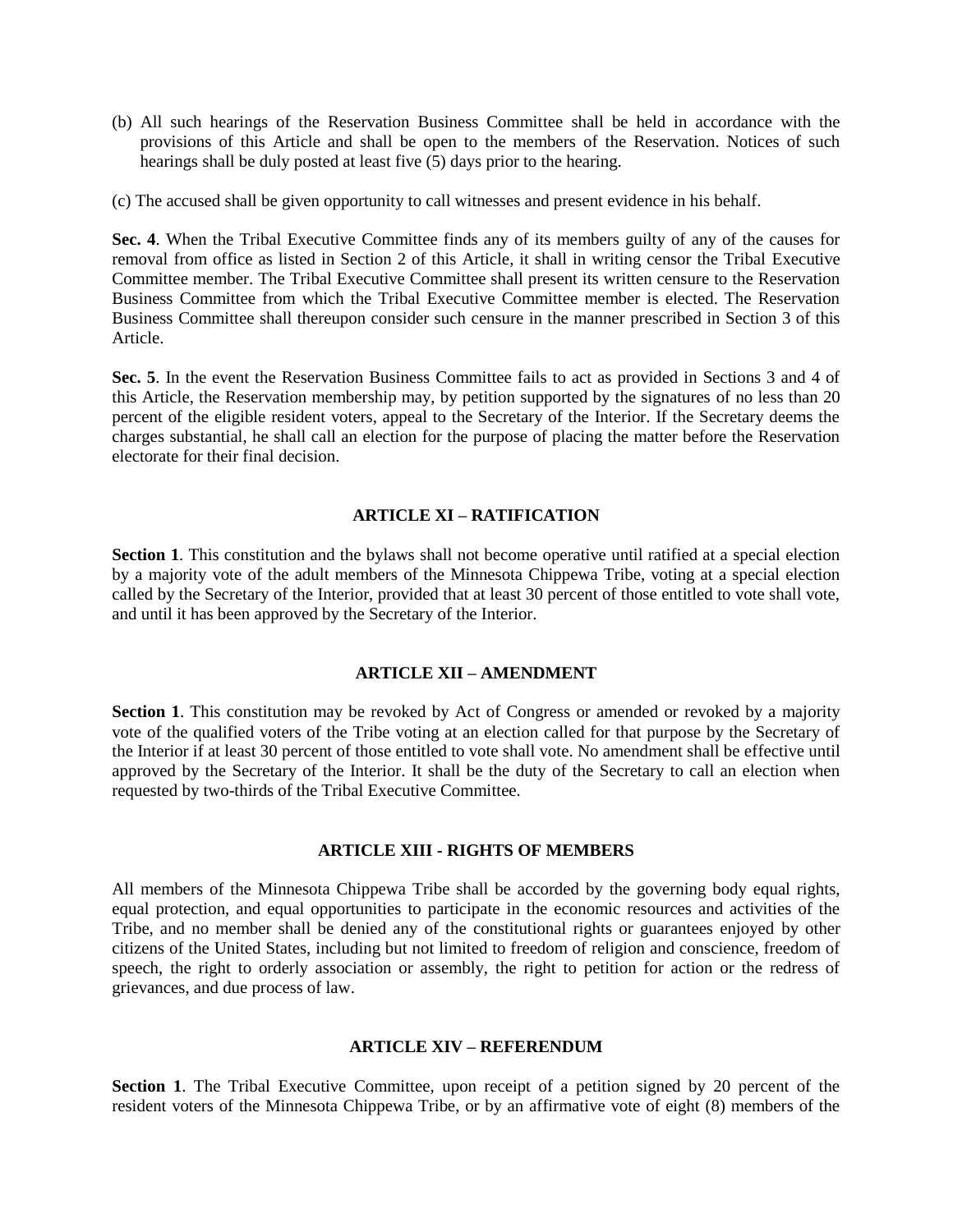Tribal Executive Committee, shall submit any enacted or proposed resolution or ordinance of the Tribal Executive Committee to a referendum of the eligible voters of the Minnesota Chippewa Tribe. The majority of the votes cast in such referendum shall be conclusive and binding on the Tribal Executive Committee. The Tribal Executive Committee shall call such referendum and prescribe the manner of conducting the vote.

Sec. 2. The Reservation Business Committee, upon receipt of a petition signed by 20 percent of the resident voters of the Reservation, or by an affirmative vote of a majority of the members of the Reservation Business Committee, shall submit any enacted or proposed resolution or ordinance of the Reservation Business Committee to a referendum of the eligible voters of the Reservation. The majority of the votes cast in such referendum shall be conclusive and binding on the Reservation Business Committee. The Reservation Business Committee shall call such referendum and prescribe the manner of conducting the vote.

# **ARTICLE XV - MANNER OF REVIEW**

**Section 1**. Any resolution or ordinance enacted by the Tribal Executive Committee, which by the terms of this Constitution and Bylaws is subject to review by the Secretary of the Interior, or his authorized representative, shall be presented to the Superintendent or officer in charge of the Reservation who shall within ten (10) days after its receipt by him approve or disapprove the resolution or ordinance.

If the Superintendent or officer in charge shall approve any ordinance or resolution it shall thereupon become effective, but the Superintendent or officer in charge shall transmit a copy of the same, bearing his endorsement, to the Secretary of the Interior, who may within ninety (90) days from the date of approval, rescind the ordinance or resolution for any cause by notifying the Tribal Executive Committee.

If the Superintendent or officer in charge shall refuse to approve any resolution or ordinance subject to review within ten (10) days after its receipt by him he shall advise the Tribal Executive Committee of his reasons therefor in writing. If these reasons are deemed by the Tribal Executive Committee to be insufficient, it may, by a majority vote, refer the ordinance or resolution to the Secretary of the Interior, who may, within ninety (90) days from the date of its referral, approve or reject the same in writing, whereupon the said ordinance or resolution shall be in effect or rejected accordingly.

**Sec. 2**. Any resolution or ordinance enacted by the Reservation Business Committee, which by the terms of this Constitution and Bylaws is subjected to review by the Secretary of the Interior or his authorized representative, shall be governed by the procedures set forth in Section 1 of this Article.

**Sec. 3**. Any resolution or ordinance enacted by the Reservation Business Committee, which by the terms of this Constitution and Bylaws is subject to approval by the Tribal Executive Committee, shall within ten (10) days of its enactment be presented to the Tribal Executive Committee. The Tribal Executive Committee shall at its next regular or special meeting, approve or disapprove such resolution or ordinance.

Upon approval or disapproval by the Tribal Executive Committee of any resolution or ordinance submitted by a Reservation Business Committee, it shall advise the Reservation Business Committee within ten (10) days, in writing, of the action taken. In the event of disapproval the Tribal Executive Committee shall advise the Reservation Business Committee, at that time, of its reasons therefore.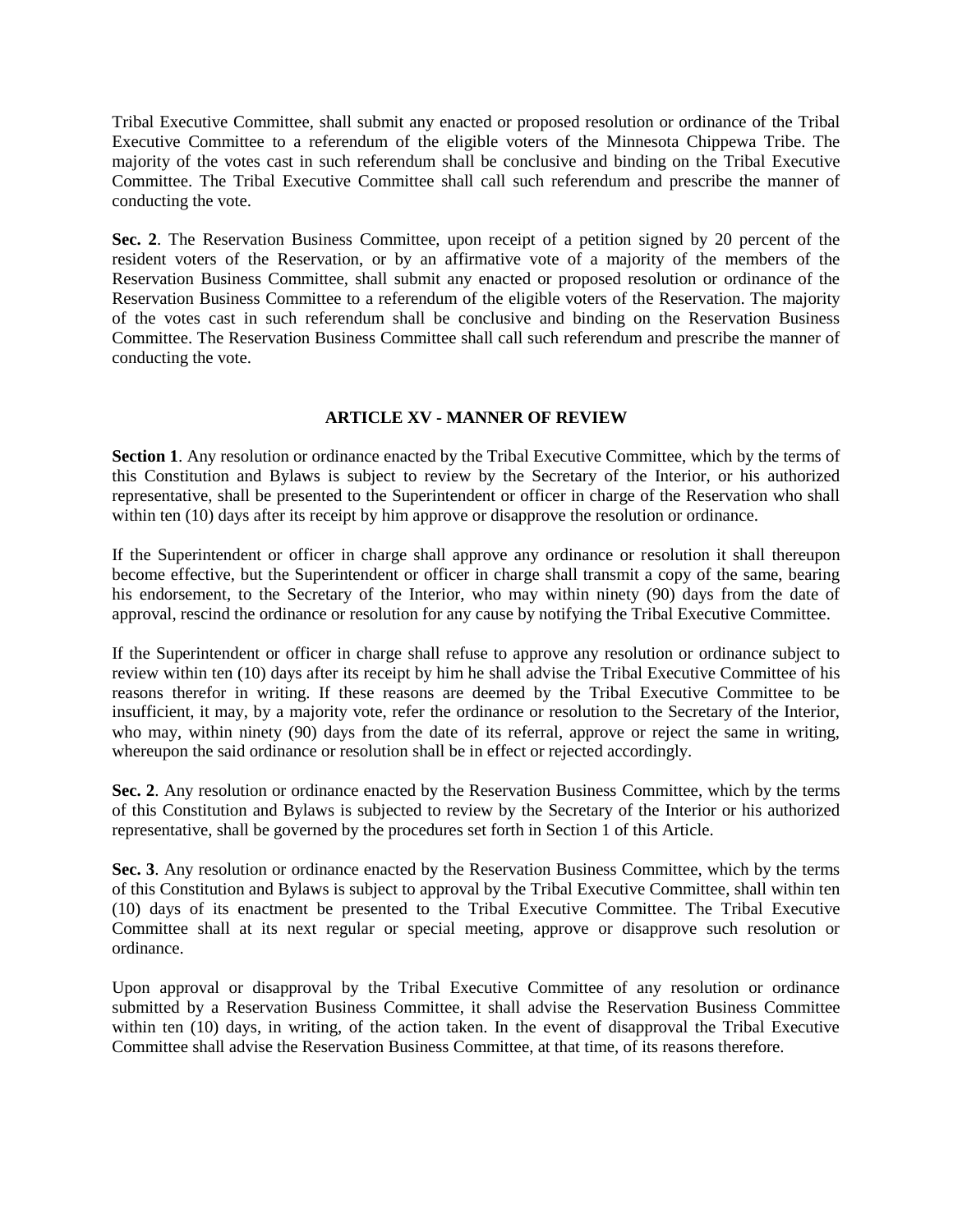#### **BYLAWS**

#### **ARTICLE I - DUTIES OF THE OFFICERS OF THE TRIBAL EXECUTIVE COMMITTEE**

**Section 1**. The President of the Tribal Executive Committee shall:

- (a) Preside at all regular and special meetings of the Tribal Executive Committee and at any meeting of the Minnesota Chippewa Tribe in general council.
- (b) Assume responsibility for the implementation of all resolutions and ordinances of the Tribal Executive Committee.
- (c) Sign, with the Secretary of the Tribal Executive Committee, on behalf of the Tribe all official papers when authorized to do so.
- (d) Assume general supervision of all officers, employees and committees of the Tribal Executive Committee and, as delegated, take direct responsibility for the satisfactory performance of such officers, employees and committees.
- (e) Prepare a report of negotiations, important communications and other activities of the Tribal Executive Committee and shall make this report at each regular meeting of the Tribal Executive Committee. He shall include in this report all matters of importance to the Tribe, and in no way shall he act for the Tribe unless specifically authorized to do so.
- (f) Have general management of the business activities of the Tribal Executive Committee. He shall not act on matters binding the Tribe until the Tribal Executive Committee has deliberated and enacted appropriate resolution, or unless written delegation of authority has been granted.
- (g) Not vote in meetings of the Tribal Executive Committee except in the case of a tie.

**Sec. 2**. In the absence or disability of the President, the Vice-President shall preside. When so presiding, he shall have all rights, privileges and duties as set forth under duties of the President, as well as the responsibility of the President.

**Sec. 3**. The Secretary of the Tribal Executive Committee shall:

- (a) Keep a complete record of the meetings of the Tribal Executive Committee and shall maintain such records at the headquarters of the Tribe.
- (b) Sign, with the President of the Tribal Executive Committee, all official papers as provided in Section 1 (c) of this Article.
- (c) Be the custodian of all property of the Tribe.
- (d) Keep a complete record of all business of the Tribal Executive Committee. Make and submit a complete and detailed report of the current year's business and shall submit such other reports as shall be required by the Tribal Executive Committee.
- (e) Serve all notices required for meetings and elections.
- (f) Perform such other duties as may be required of him by the Tribal Executive Committee.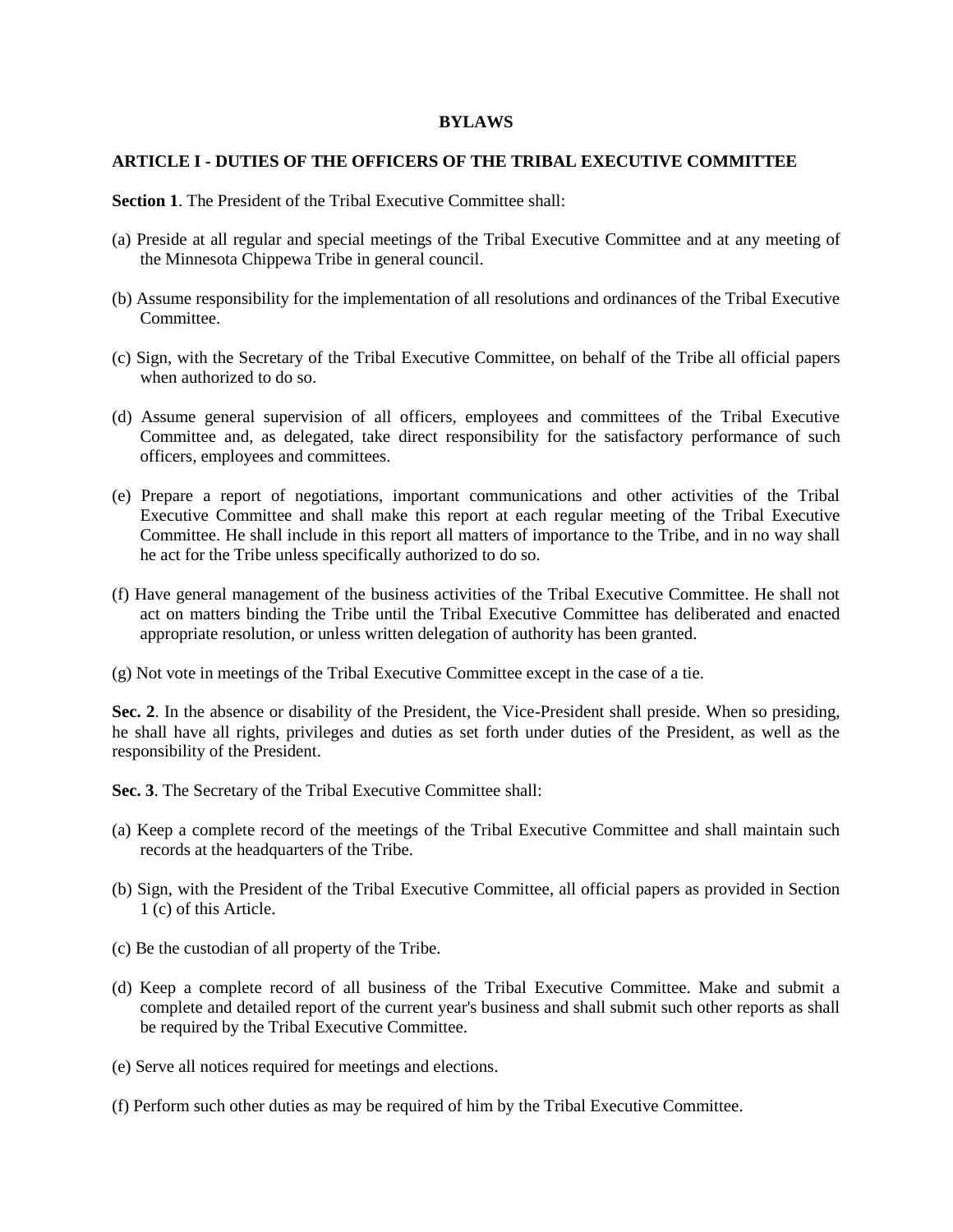**Sec. 4**. The Treasurer of the Tribal Executive Committee shall:

- (a) Receive all funds of the Tribe entrusted to it, deposit same in a depository selected by the Tribal Executive Committee, and disburse such tribal funds only on vouchers signed by the President and Secretary.
- (b) Keep and maintain, open to inspection by members of the Tribe or representatives of the Secretary of the Interior, at all reasonable times, adequate and correct accounts of the properties and business transactions of the Tribe.
- (c) Make a monthly report and account for all transactions involving the disbursement, collection or obligation of tribal funds. He shall present such financial reports to the Tribal Executive Committee at each of its regular meetings.

**Sec. 5**. Duties and functions of all appointive committees, officers, and employees of the Tribal Executive Committee shall be clearly defined by resolution of the Tribal Executive Committee.

# **ARTICLE II - TRIBAL EXECUTIVE COMMITTEE MEETINGS**

**Section 1.** Regular meetings of the Tribal Executive Committee shall be held once in every 3 months beginning on the second Monday in July of each year and on such other days of any month as may be designated for that purpose.

**Sec. 2**. Notice shall be given by the Secretary of the Tribal Executive Committee of the date and place of all meetings by mailing a notice thereof to the members of the Tribal Executive Committee not less than 15 days preceding the date of the meeting.

Sec. 3. The President shall call a special meeting of the Tribal Executive Committee upon a written request of at least one-third of the Tribal Executive Committee. The President shall also call a special meeting of the Tribal Executive Committee when matters of special importance pertaining to the Tribe arise for which he deems advisable the said Committee should meet.

**Sec. 4**. In case of special meetings designated for emergency matters pertaining to the Tribe, or those of special importance warranting immediate action of said Tribe, the President of the Tribal Executive Committee may waive the 15-day clause provided in Section 2 of this Article.

**Sec. 5**. Seven members of the Tribal Executive Committee shall constitute a quorum, and Robert's Rules shall govern its meetings. Except as provided in said Rules, no business shall be transacted unless a quorum is present.

**Sec. 6.** The order of business at any meeting so far as possible shall be:

(a) Call to order by the presiding officer.

- (b) Invocation.
- (c) Roll call.

(d) Reading and disposal of the minutes of the last meeting.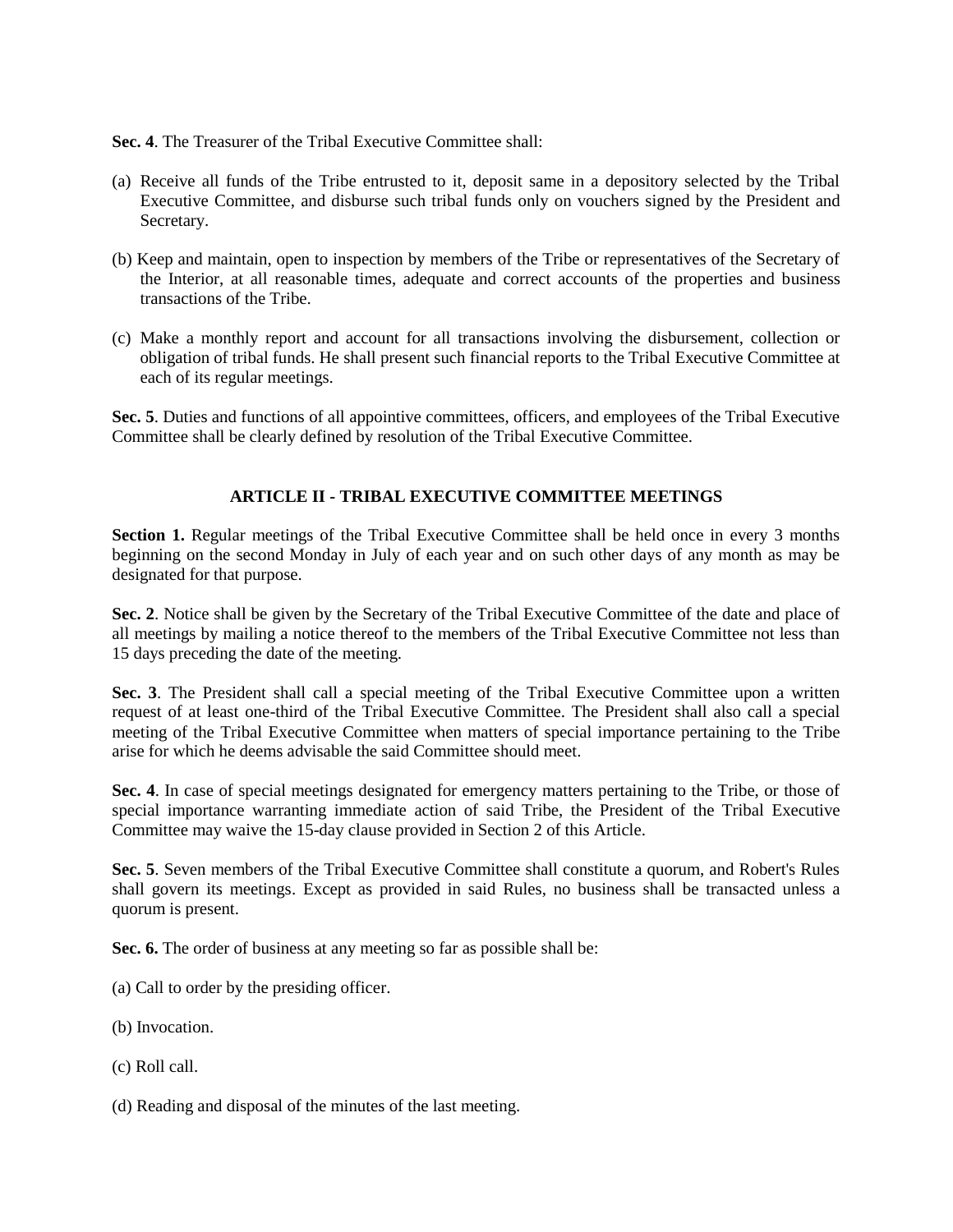(e) Reports of committees and officers.

(f) Unfinished business.

(g) New business.

(h) Adjournment.

### **ARTICLE III – INSTALLATION OF TRIBAL EXECUTIVE COMMITTEE MEMBERS**

**Section 1**. New members of the Tribal Executive Committee who have been duly elected by the respective Reservations shall be installed at the first regular meeting of the Tribal Executive Committee following election of the committee members, upon subscribing to the following oath:

"I, \_\_\_\_\_\_\_\_\_\_\_\_\_\_\_\_\_\_\_\_, do hereby solemnly swear (or affirm) that I shall preserve, support and protect the Constitution of the United States and the Constitution of the Minnesota Chippewa Tribe, and execute my duties as a member of the Tribal Executive Committee to the best of my ability, so help me God."

# **ARTICLE IV – AMENDMENTS**

**Section 1**. These bylaws may be amended in the same manner as the Constitution.

# **ARTICLE V – MISCELLANEOUS**

**Section 1**. The fiscal year of the Minnesota Chippewa Tribe shall begin on July 1 of each year.

**Section 2**. The books and records of the Minnesota Chippewa Tribe shall be audited at least once each year by a competent auditor employed by the Tribal Executive Committee, and at such times as the Tribal Executive Committee or the Secretary of the Interior or his authorized representative may direct. Copies of audit reports shall be furnished the Bureau of Indian Affairs.

# **ARTICLE VI - RESERVATION BUSINESS COMMITTEE BYLAWS**

Section 1. The Reservation Business Committee shall by ordinance adopt bylaws to govern the duties of its officers and Committee members and its meetings.

**Section 2.** Duties and functions of all appointive committees, officers, and employees of the Reservation Business Committee shall be clearly defined by resolution of the Reservation Business Committee.

# **CERTIFICATION OF ADOPTION**

Pursuant to an order approved September 12, 1963, by the Assistant Secretary of the Interior, the Revised Constitution and Bylaws of the Minnesota Chippewa Tribe was submitted for ratification to the qualified voters of the reservations, and was on November 23, 1963, duly adopted by a vote of 1,761 for and 1,295